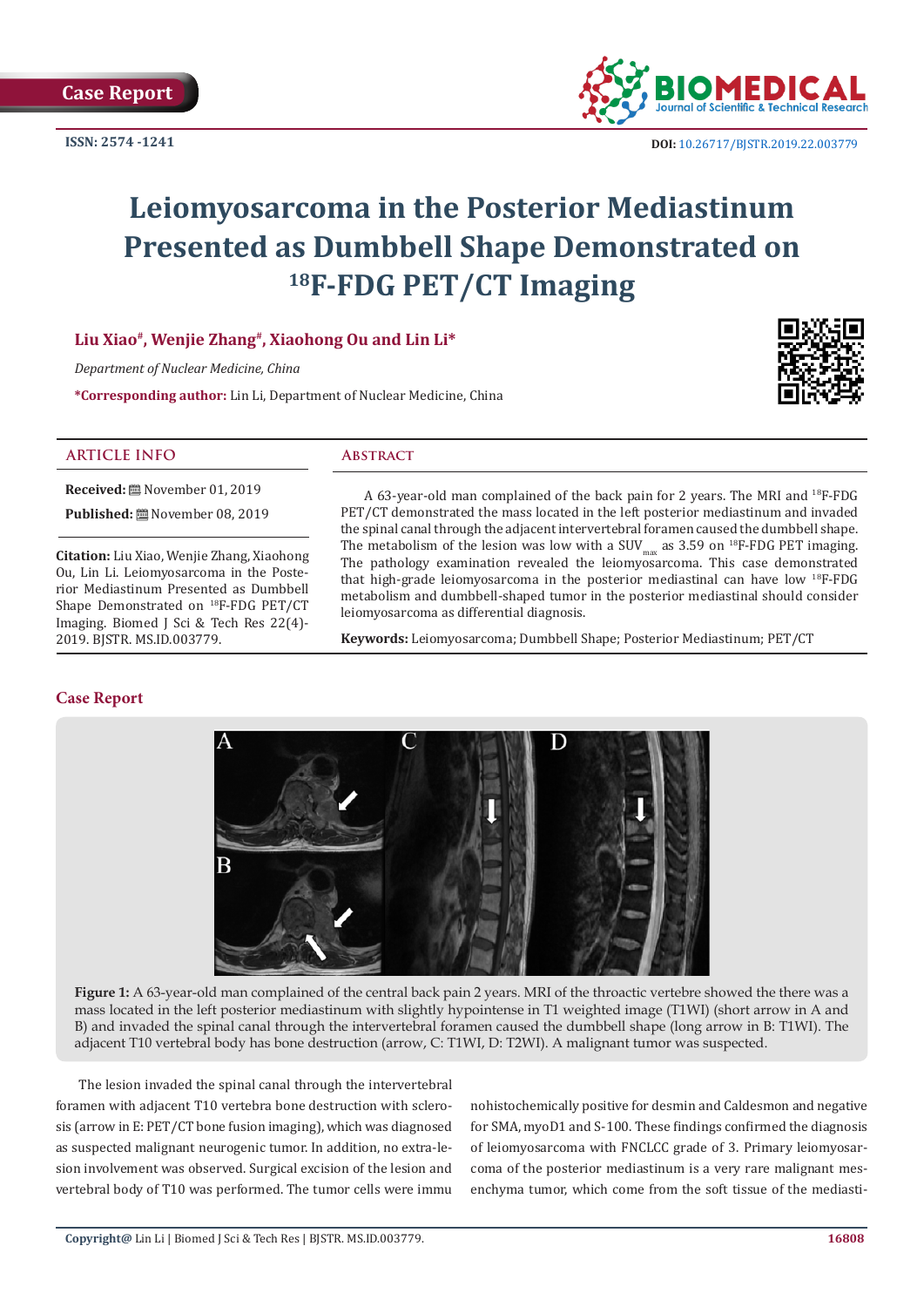num or the great vessels [1]. Dumbbell-shaped tumor is a type of the inner and outer spinal canal tumor and most of these tumors are neurogenic tumors [2] (Figure 1). Some non-neurogenic dumb bell-shaped tumors occurred in posterior mediastinum including angioma, angiolipoma, chondrosarcoma [3], desmiod tumor [2], lymphoma [4], castleman disease [5]. The posterior mediastinal of leiomyosarcoma caused dumbbell-shape is very rare and there was only one case reported in the literature [6]. Intense 18F-FDG uptake with  $\text{SUV}_{\text{max}}$  from 5 to 28 observed in leiomyosarcoma had been

reported in the literature [7-13] and high-grade leiomyosarcoma may correlated with high SUV<sub>max</sub> [14]. However, minimal <sup>18</sup>F-FDG uptake in leiomyosarcoma is noteably rare [1]. Interestingly, our patient had the highest FNCLCC of grade 3 but the  $\text{SUV}_{\text{max}}$  was 3.59. This case demonstrated that high-grade leiomyosarcoma in the posterior mediastinal can have low 18F-FDG metabolism and dumbbell-shaped tumor in the posterior mediastinal should consider leiomyosarcoma as differential diagnosis (Figure 2).



**Figure 2:** The patient underwent the 18F-FDG PET/CT for tumor staging. The maximum intensity projection (MIP) image (A) demonstrated a minimal radioactivity (arrow) in the left mediastinum. The axial (B: PET, C: CT, D: PET/CT fusion imaging), coronal (F: CT and G: PET/CT fusion imaging) images of the chest displayed a lesion (arrow) with the biggest size of 62×43mm and a SUVmax of 3.59 in the left posterior mediastinum.

#### **References**

- 1. [Iijima Y, Akiyama H, Nakajima Y, Kinoshita H, Hirata T \(2018\) A Case of](https://www.ncbi.nlm.nih.gov/pubmed/29607872)  [Primary Mediastinal Leiomyosarcoma in Which Long-Term Survival Was](https://www.ncbi.nlm.nih.gov/pubmed/29607872)  [Achieved. Ann Thorac Cardiovasc Surg.](https://www.ncbi.nlm.nih.gov/pubmed/29607872)
- 2. [Luo N, He X, Li G, Tang Q, Ye R, et al. \(2019\) Desmoid Tumor Presenting](https://www.ncbi.nlm.nih.gov/pubmed/30639503)  [as a Typical Cervical Dumbbell Tumor:A Case Report and Literature](https://www.ncbi.nlm.nih.gov/pubmed/30639503)  [Review. World Neurosurg pp. 1878-8750.](https://www.ncbi.nlm.nih.gov/pubmed/30639503)
- 3. [Ozawa H, Kokubun S, Aizawa T, Hoshikawa T, Kawahara C \(2007\) Spinal](https://www.ncbi.nlm.nih.gov/pubmed/18074682)  [dumbbell tumors: an analysis of a series of 118 cases. J Neurosurg Spine](https://www.ncbi.nlm.nih.gov/pubmed/18074682)  [7\(6\): 587-593.](https://www.ncbi.nlm.nih.gov/pubmed/18074682)
- 4. [Kim YS, Lee JK, Choi KY, Jae Won Jang \(2015\) Spinal Burkitt's Lymphoma](https://www.ncbi.nlm.nih.gov/pmc/articles/PMC4623190/)  [Mimicking Dumbbell Shape Neurogenic Tumor: A Case Report and](https://www.ncbi.nlm.nih.gov/pmc/articles/PMC4623190/)  [Review of the Literature. Korean J Spine 12\(3\): 221-224.](https://www.ncbi.nlm.nih.gov/pmc/articles/PMC4623190/)
- 5. [Nagano S, Yokouchi M, Yamamoto T, Kaieda H, Setoguchi T, et al. \(2013\)](https://www.ncbi.nlm.nih.gov/pubmed/23702327)  [Castleman's disease in the retroperitoneal space mimicking a paraspinal](https://www.ncbi.nlm.nih.gov/pubmed/23702327)  [schwannoma: a case report. World J Surg Oncol 11: 108.](https://www.ncbi.nlm.nih.gov/pubmed/23702327)
- 6. [Lee DH, Park CK, Keum DY, Jae Bum Kim, Ilseon Hwang \(2012\)](https://www.ncbi.nlm.nih.gov/pmc/articles/PMC3373978/)  [Leiomyosarcoma of the posterior mediastinum extending into the](https://www.ncbi.nlm.nih.gov/pmc/articles/PMC3373978/)  [adjacent spinal canal. Korean J Thorac Cardiovasc Surg 45\(3\): 192-195.](https://www.ncbi.nlm.nih.gov/pmc/articles/PMC3373978/)
- 7. [Makis W, Rakheja R, Nahal A, Hickeson M, Lisbona R \(2013\) Urinary](https://www.ncbi.nlm.nih.gov/pubmed/23377410)  [bladder leiomyosarcoma: staging with](https://www.ncbi.nlm.nih.gov/pubmed/23377410) 18F-FDG PET/CT. Clin Nucl Med [38\(5\): e218-222.](https://www.ncbi.nlm.nih.gov/pubmed/23377410)
- 8. [Pai M, Yoon SN \(2013\) 18F-FDG imaging of the primary breast](https://www.ncbi.nlm.nih.gov/pubmed/23354027) [leiomyosarcoma and follow-up lung metastasis. Clin Nucl Med 38\(3\):](https://www.ncbi.nlm.nih.gov/pubmed/23354027) [e152-154.](https://www.ncbi.nlm.nih.gov/pubmed/23354027)
- 9. [Zhang R, Tian X, Qin L, Lu D, Shen J \(2015\) High 18F-FDG uptake for](https://www.ncbi.nlm.nih.gov/pubmed/25674868) [uterine smooth muscle tumor of uncertain malignant potential. Clin](https://www.ncbi.nlm.nih.gov/pubmed/25674868) [Nucl Med 40\(4\): 349-351.](https://www.ncbi.nlm.nih.gov/pubmed/25674868)
- 10. [Zhou W, Hua F, Qian J, Bi Y, Guan Y \(2017\) MRI and FDG PET/CT Findings](https://www.ncbi.nlm.nih.gov/pubmed/27556798) [of Primary Orbit Leiomyosarcoma. Clin Nucl Med 42\(1\): e71-e74.](https://www.ncbi.nlm.nih.gov/pubmed/27556798)
- 11. [Xie P, Zhuang H \(2017\) FDG PET/CT Findings of Primary Hepatic](https://www.ncbi.nlm.nih.gov/pubmed/28166141) [Leiomyosarcoma in an Immunocompetent Pediatric Patient. Clin Nucl](https://www.ncbi.nlm.nih.gov/pubmed/28166141) [Med 42\(4\): 323-324.](https://www.ncbi.nlm.nih.gov/pubmed/28166141)
- 12. [Makis W, Brimo F, Probst S \(2018\) Primary Renal Leiomyosarcoma](https://www.ncbi.nlm.nih.gov/pubmed/29391915) [Presenting with Subcutaneous and Osseous Metastases: Staging and](https://www.ncbi.nlm.nih.gov/pubmed/29391915) [Follow-Up with 18F-FDG PET/CT. Nucl Med Mol Imaging 52\(1\): 69-73.](https://www.ncbi.nlm.nih.gov/pubmed/29391915)
- 13. [Wu X, Huang Y, Li Y, Wang H, Jiang L \(2019\) A Case of Mediastinal](https://www.ncbi.nlm.nih.gov/pubmed/30624267) [Leiomyosarcoma Demonstrated on FDG PET/CT Imaging. Clin Nucl Med](https://www.ncbi.nlm.nih.gov/pubmed/30624267) [44\(3\): e158-e160.](https://www.ncbi.nlm.nih.gov/pubmed/30624267)
- 14. [Macpherson RE, Pratap S, Tyrrell H, Khonsari M, Wilson S, et al. \(2018\)](https://www.ncbi.nlm.nih.gov/pubmed/30116519) [Retrospective audit of 957 consecutive](https://www.ncbi.nlm.nih.gov/pubmed/30116519) 18F-FDG PET-CT scans compared [to CT and MRI in 493 patients with different histological subtypes of](https://www.ncbi.nlm.nih.gov/pubmed/30116519) [bone and soft tissue sarcoma. Clin Sarcoma Res 8: 9.](https://www.ncbi.nlm.nih.gov/pubmed/30116519)